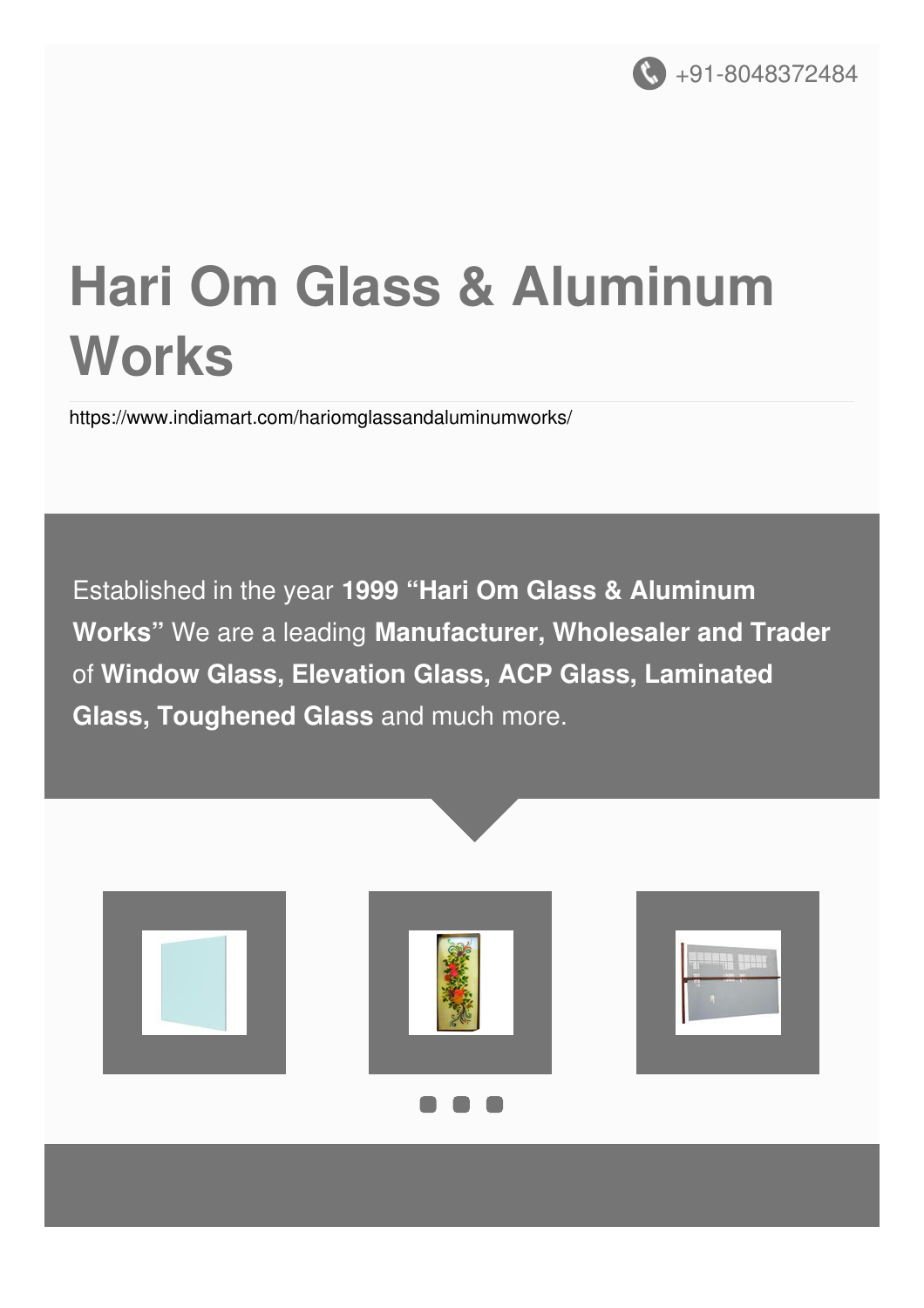### About Us

Established in the year **1999 "Hari Om Glass & Aluminum Works"** We are a leading **Manufacturer, Wholesaler and Trader** of **Window Glass, Elevation Glass, ACP Glass, Laminated Glass, Toughened Glass** and much more. We have achieved expertise in catering to the requirements of our clients exactly as per their specifications. We emphasize on stringent quality standards in order to ensure that the products provided to our clients is always optimum to its level. Over the years of our operation, we have registered consistent growth rate under the insightful guidance of our mentor **Mr. Ravi Chauhan.**

#### **For more information, please visit**

<https://www.indiamart.com/hariomglassandaluminumworks/profile.html>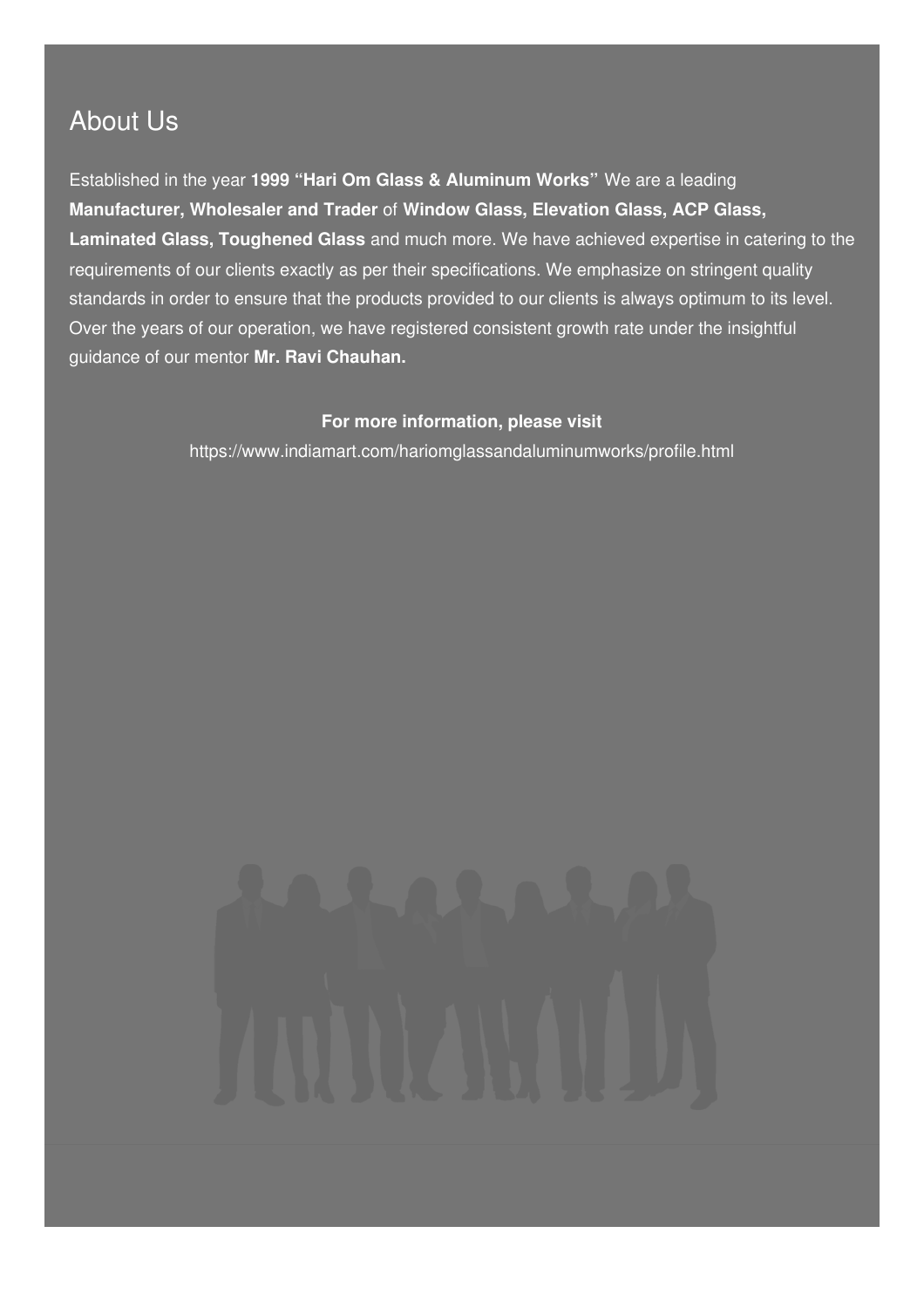### **TOUGHENED GLASS**





8mm Toughened Glass 12mm Toughened Glass



10mm Toughened Glass **Plain Glass** 

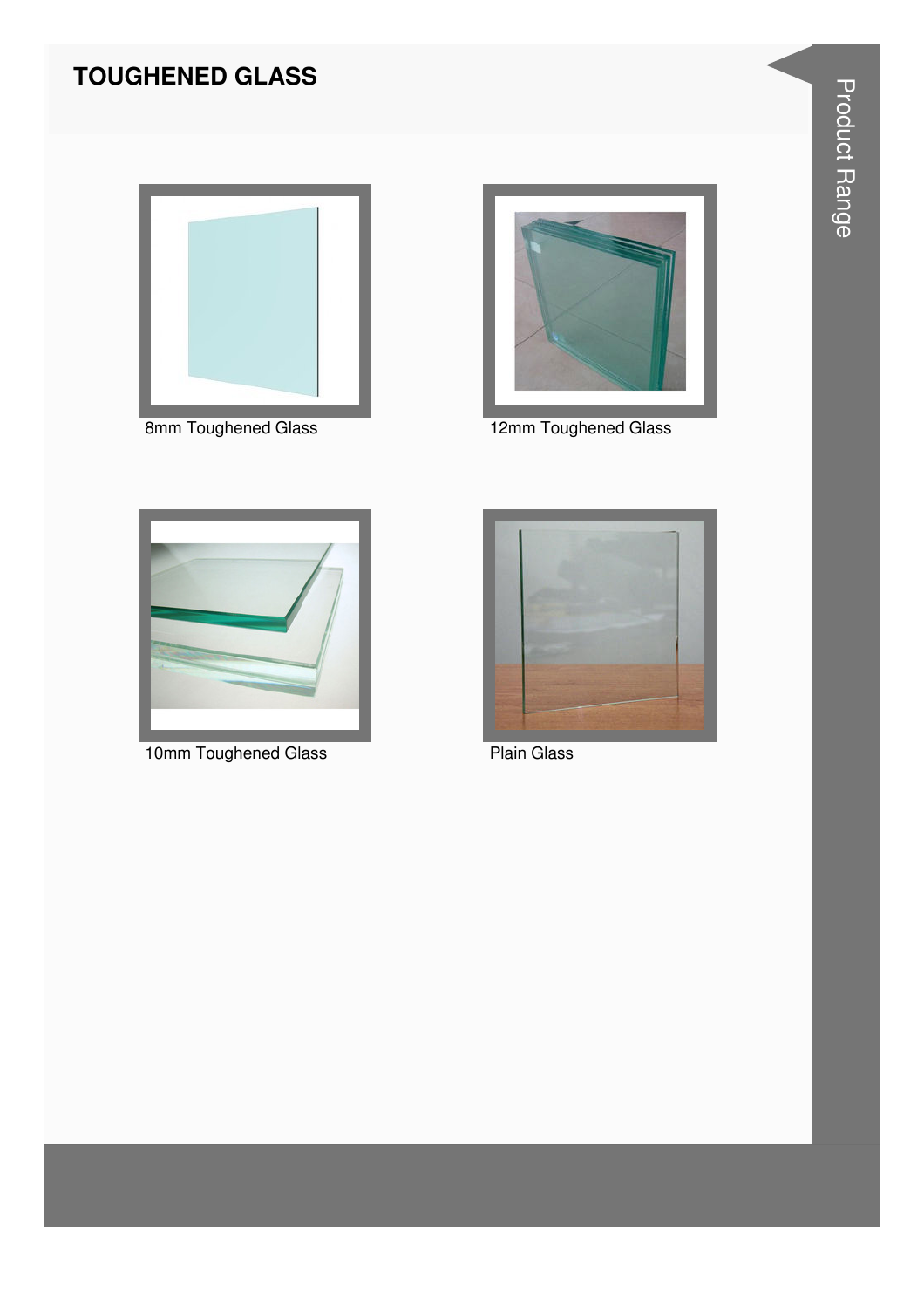#### **PRINTED GLASS**





Floral Print Glass Transparent Printed Glass



Designer Printed Glass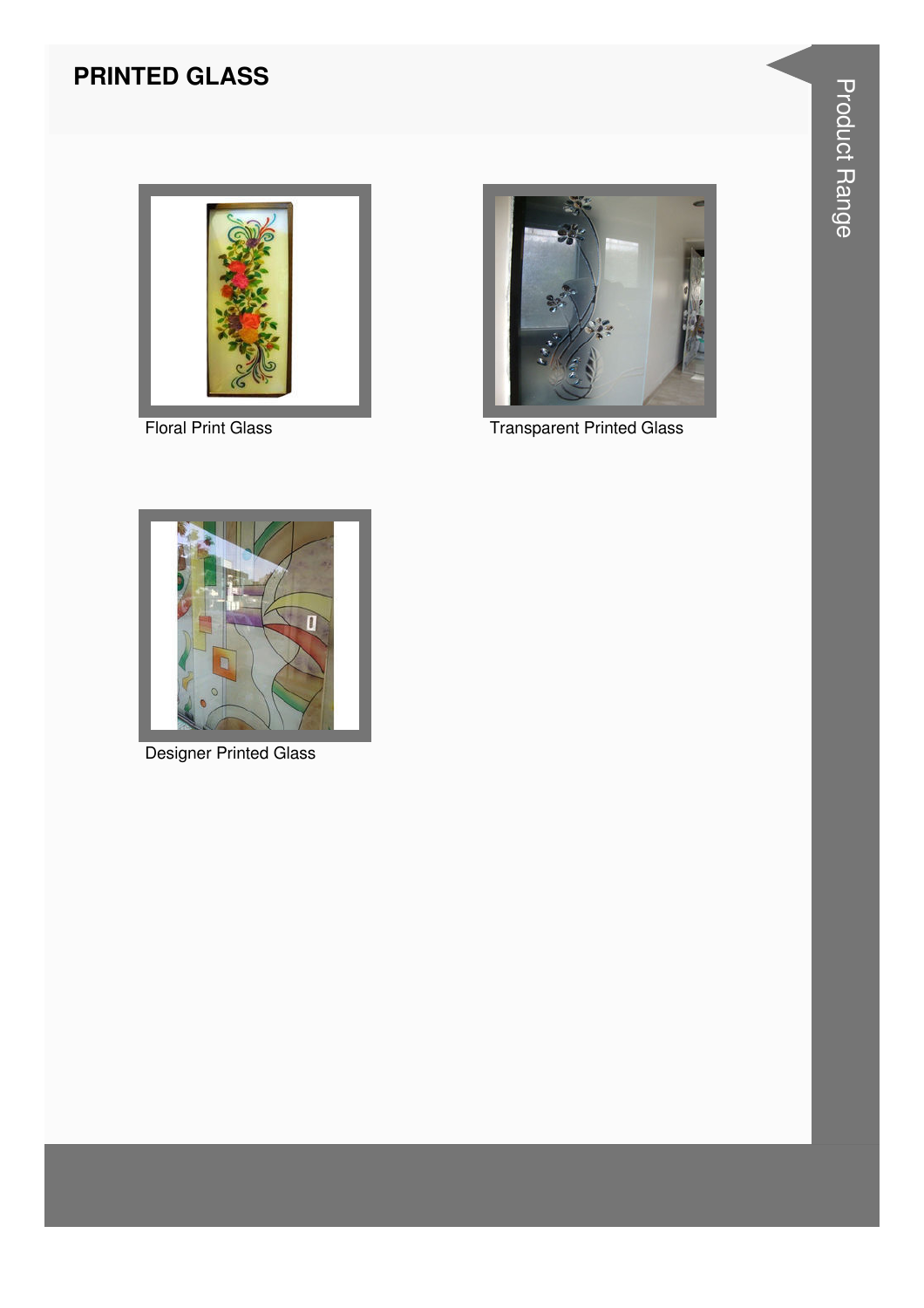### **OTHER PRODUCTS:**





Transparent Glass **1988** 5MM Lacquered Glass



10mm Lacquered Glass **ACP Glass Elevation** 

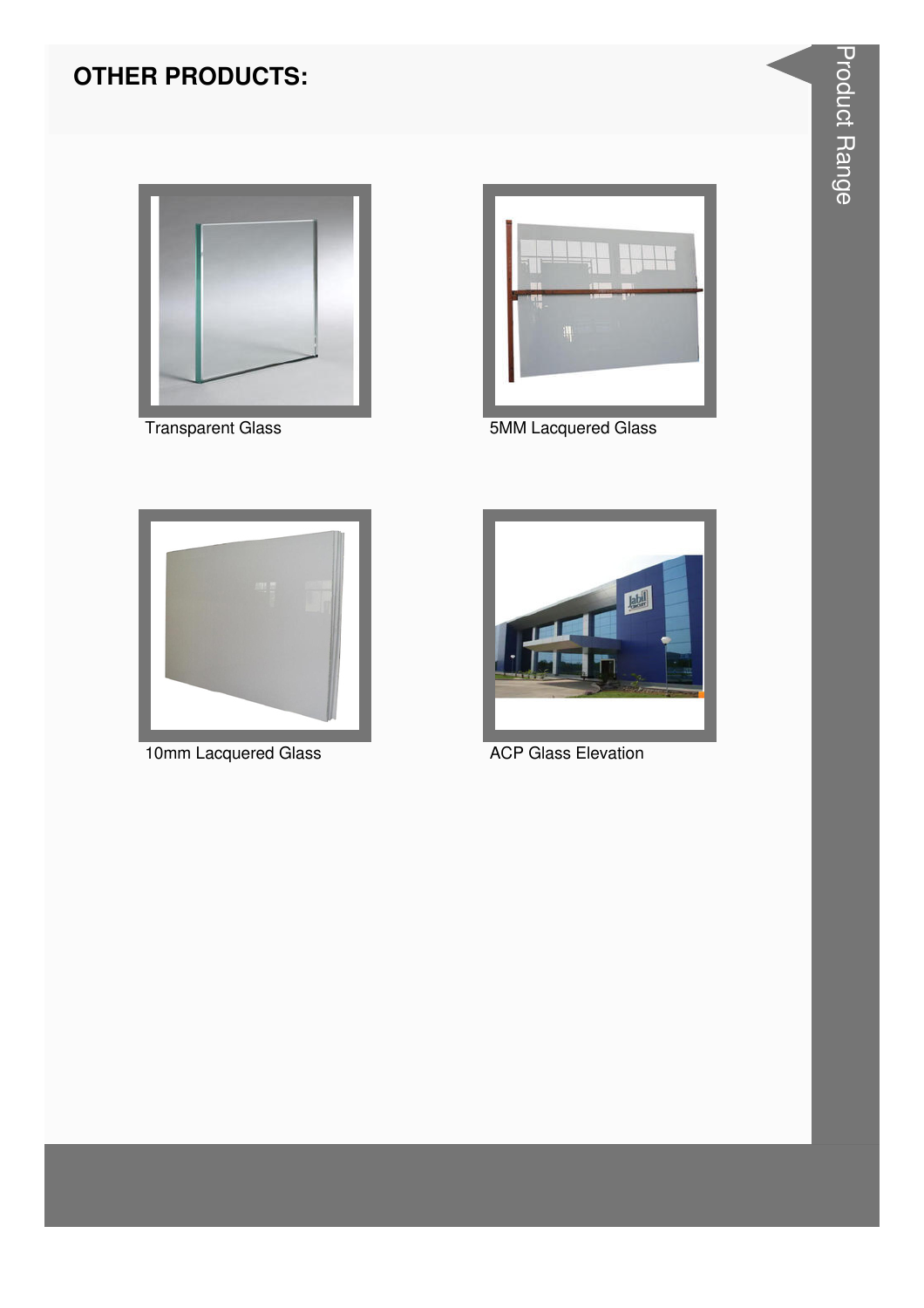#### **OTHER PRODUCTS:**





**Glass Elevation** Decorative Mirror Glass



Aluminium Office Partition **Acp Sheet** 

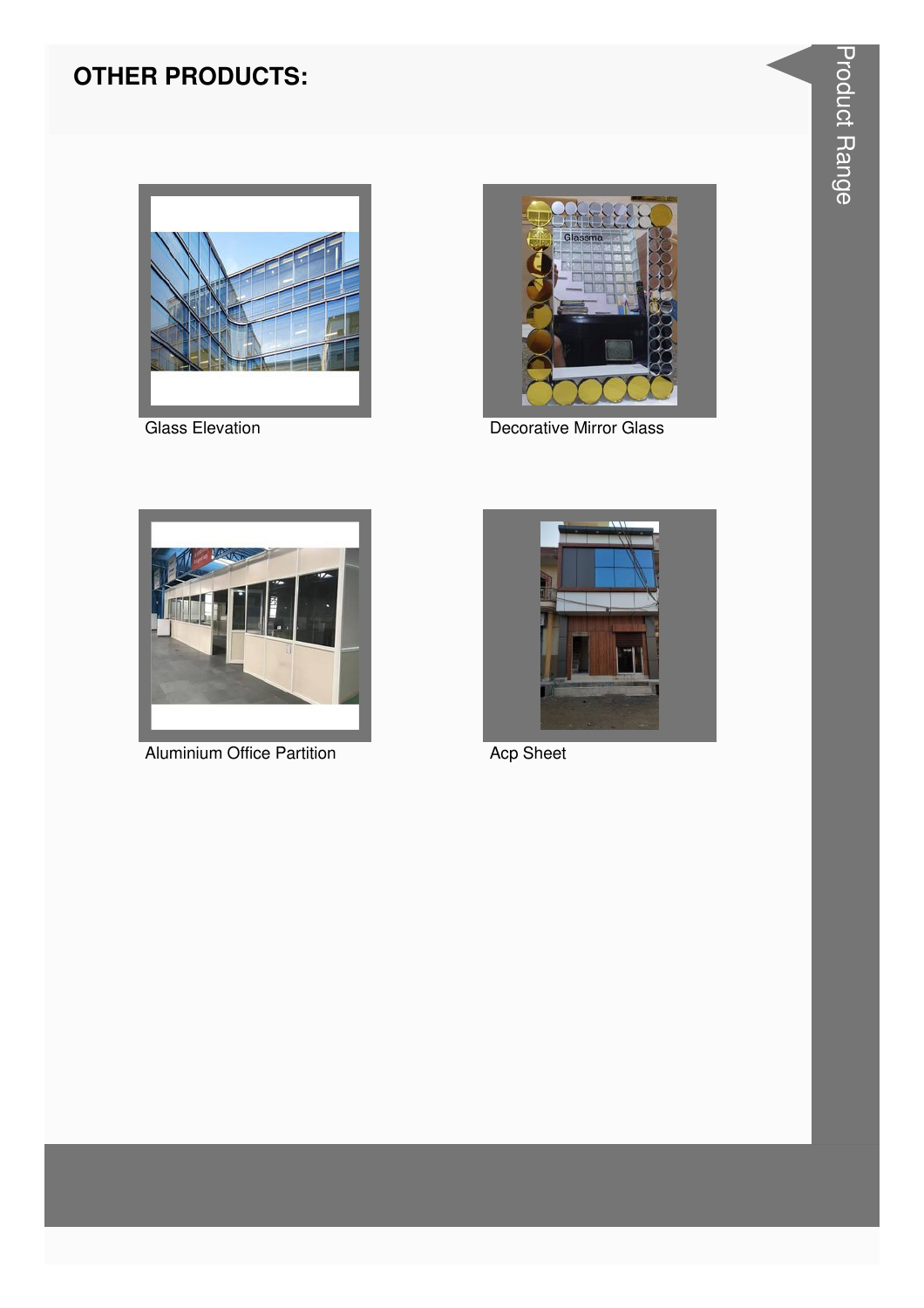## Factsheet

| Year of Establishment            | : 1999           |
|----------------------------------|------------------|
| <b>Nature of Business</b>        | : Manufacturer   |
| <b>Total Number of Employees</b> | : Upto 10 People |